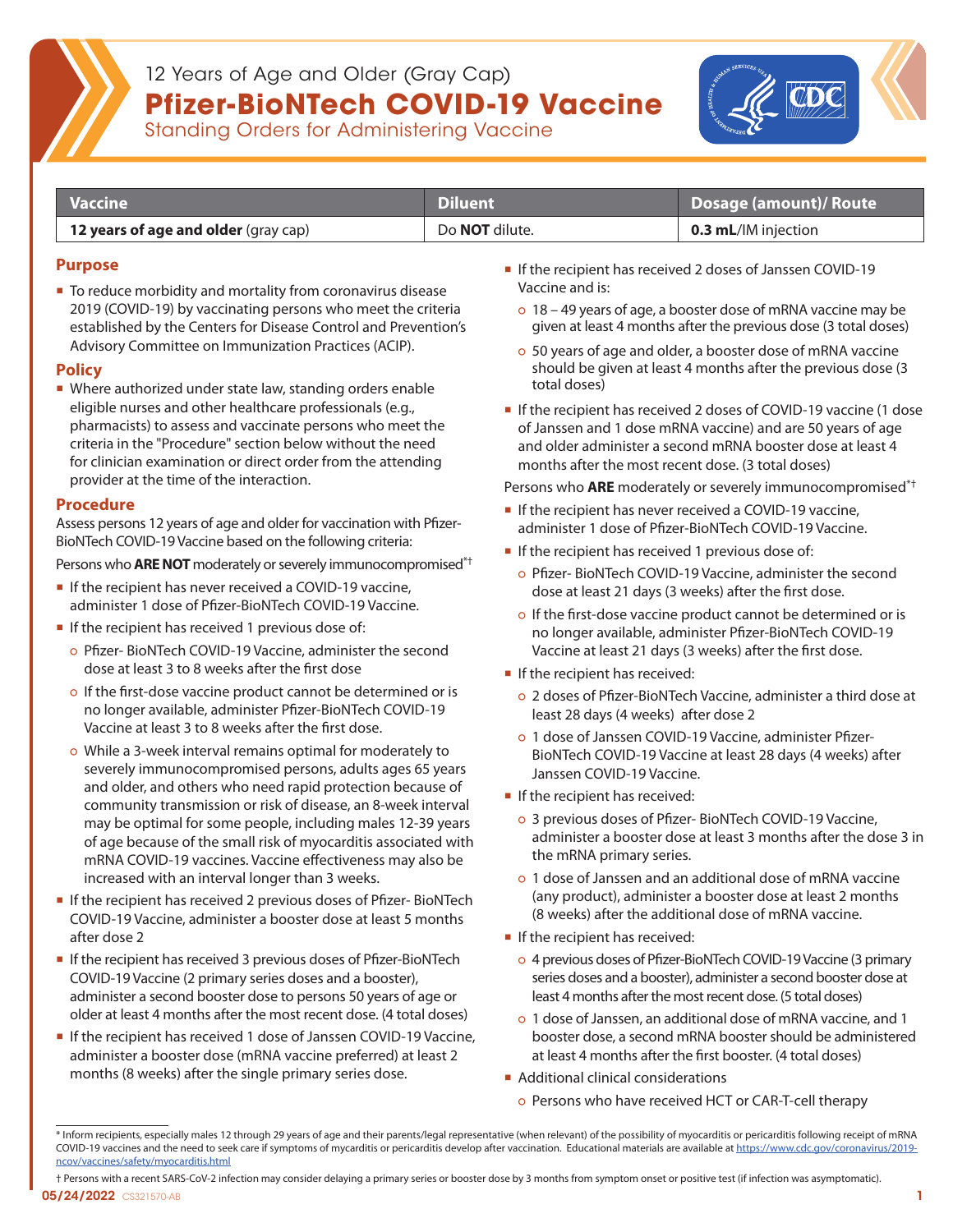## 12 Years of Age and Older (Gray Cap) **Pfizer-BioNTech COVID-19 Vaccine**



- Standing Orders for Administering Vaccine
- » Revaccinate persons who received doses of COVID-19 vaccine prior to receiving HCT or CAR-T-cell therapy with a primary series at least 3 months (12 weeks) after transplant or CAR-T-cell therapy.
- For persons who received a COVID-19 vaccine:
	- » Outside of the United States
	- » Not currently authorized/approved in the United States

See clinical guidance, including booster dose recommendations, at [https://www.cdc.gov/vaccines/](https://www.cdc.gov/vaccines/covid-19/clinical-considerations/covid-19-vaccines-us.html#people-vaccinated-outside-us ) [covid-19/clinical-considerations/covid-19-vaccines-us.](https://www.cdc.gov/vaccines/covid-19/clinical-considerations/covid-19-vaccines-us.html#people-vaccinated-outside-us ) [html#people-vaccinated-outside-us](https://www.cdc.gov/vaccines/covid-19/clinical-considerations/covid-19-vaccines-us.html#people-vaccinated-outside-us ) 

- Pfizer-BioNTech COVID-19 Vaccine may be coadministered with other vaccines without regard to timing, including simultaneous administration.
- For recommendations for COVID-19 vaccination and SARS-CoV-2 infection guidance, including after receiving passive antibody products, can be found at: [https://www.cdc.gov/](https://www.cdc.gov/vaccines/covid-19/clinical-considerations/covid-19-vaccines-us.html#CoV-19-vaccination) [vaccines/covid-19/clinical-considerations/covid-19-vaccines](https://www.cdc.gov/vaccines/covid-19/clinical-considerations/covid-19-vaccines-us.html#CoV-19-vaccination)[us.html#CoV-19-vaccination](https://www.cdc.gov/vaccines/covid-19/clinical-considerations/covid-19-vaccines-us.html#CoV-19-vaccination)
- **Screen for Contraindications and Precautions** 
	- Contraindications:
		- » History of a:
			- Severe allergic reaction (e.g., anaphylaxis) after a previous dose or to a component of the COVID-19 vaccine
- Known diagnosed allergy to a component of the vaccine (see [https://www.cdc.gov/vaccines/covid-19/clinical](https://www.cdc.gov/vaccines/covid-19/clinical-considerations/covid-19-vaccines-us.html#Appendix-C)[considerations/covid-19-vaccines-us.html#Appendix-C](https://www.cdc.gov/vaccines/covid-19/clinical-considerations/covid-19-vaccines-us.html#Appendix-C)  [for a list of vaccine components](https://www.cdc.gov/vaccines/covid-19/clinical-considerations/covid-19-vaccines-us.html#Appendix-C))
- Precautions:
	- » Most people determined to have a precaution to a COVID-19 vaccine at their appointment can and should be administered vaccine.
	- » Immediate allergic reaction<sup>‡</sup> to any non-COVID-19 vaccine or injectable therapy (i.e., intramuscular, intravenous, or subcutaneous vaccines or therapies [excluding subcutaneous immunotherapy for allergies, i.e., "allergy shots"])
		- This includes non-COVID-19 vaccines and therapies with multiple components and the component(s) that elicited the reaction is unknown
	- » Immediate (within 4 hours after vaccination) non-severe, allergic reaction to a previous dose of the COVID-19 vaccine
	- » Contraindication to one type of COVID-19 vaccine (mRNA) is a precaution to other types of COVID-19 vaccines (Janssen)§
	- » Moderate to severe acute illness, with or without fever
	- » History of MIS-C or MIS-A
	- » History of myocarditis or pericarditis after a dose of an mRNA COVID-19 vaccine

| Sex and Weight of Patient         | Needle Gauge | Needle Length                     | <b>Injection Site<sup>1</sup></b> |
|-----------------------------------|--------------|-----------------------------------|-----------------------------------|
| Female or male fewer than 130 lbs | $22 - 25$    | $\frac{5}{8}$ $\frac{**}{1}$ – 1" | Deltoid muscle of arm             |
| Female or male 130-152 lbs        | $22 - 25$    | 1 <sup>H</sup>                    | Deltoid muscle of arm             |
| Female 152-200 lbs                | $22 - 25$    | $1 - 1\frac{1}{2}$                | Deltoid muscle of arm             |
| Male 152-260 lbs                  | $22 - 25$    | $1 - 1\frac{1}{2}$                | Deltoid muscle of arm             |
| Female 200+ lbs                   | $22 - 25$    | $1\frac{1}{2}$ "                  | Deltoid muscle of arm             |
| Male $260+$ lbs                   | $22 - 25$    | $1\frac{1}{2}$                    | Deltoid muscle of arm             |

- **Provide all recipients and/or parents/legal guardians with a copy** of the current Fact Sheet for Recipients and Caregivers.
- Prepare to administer the vaccine. Choose the correct needle gauge, needle length, and injection site for persons:
	- 12 through 18 years of age:
		- » Needle gauge/length: 22-25 gauge, 1-inch
		- » Site: Deltoid muscle of arm.
	- 19 years of age and older: See chart.

## ○ Do NOT dilute.

- Administer 0.3 mL Pfizer-BioNTech COVID-19 Vaccine by intramuscular (IM) injection.
- Document vaccination.
- COVID-19 vaccination providers must document vaccine administration in their medical record systems within 24 hours of administration and use their best efforts to report administration data to the relevant system (e.g., immunization

¶ Alternately, the anterolateral thigh can be used. A 1.5-inch needle may be used if administering vaccine in this site.

05/24/2022 CS321570-AB 2 \*\* Some experts recommend a 5/8-inch needle for men and women who weigh less 130 pounds. If used, skin must be stretched tightly (**do not bunch subcutaneous tissue**).

<sup>‡</sup> An immediate allergic reaction is defined as any hypersensitivity-related signs or symptoms such as urticaria, angioedema, respiratory distress (e.g., wheezing, stridor), or anaphylaxis that occur within 4 hours following exposure to a vaccine or medication.

<sup>§</sup> Consider consultation with an allergist-immunologist to help determine if the patient can safely receive vaccination. Healthcare providers and health departments may also request a consultation from the [Clinical Immunization Safety Assessment COVIDvax Project \(https://www.cdc.gov/vaccinesafety/ensuringsafety/monitoring/cisa/index.html](https://www.cdc.gov/vaccinesafety/ensuringsafety/monitoring/cisa/index.html)). Vaccination of these individuals should only be done in an appropriate setting under the supervision of a healthcare provider experienced in the management of severe allergic reactions.

<sup>•</sup> People with a contraindication to mRNA COVID-19 vaccines (including due to a known PEG allergy) have a precaution to Janssen COVID-19 vaccination. People who have previously received an mRNA COVID-19 vaccine dose should wait at least 28 days to receive Janssen COVID-19 Vaccine.

<sup>•</sup> People with a contraindication to Janssen COVID-19 vaccine (including due to a known polysorbate allergy) have a precaution to mRNA COVID-19 vaccination.